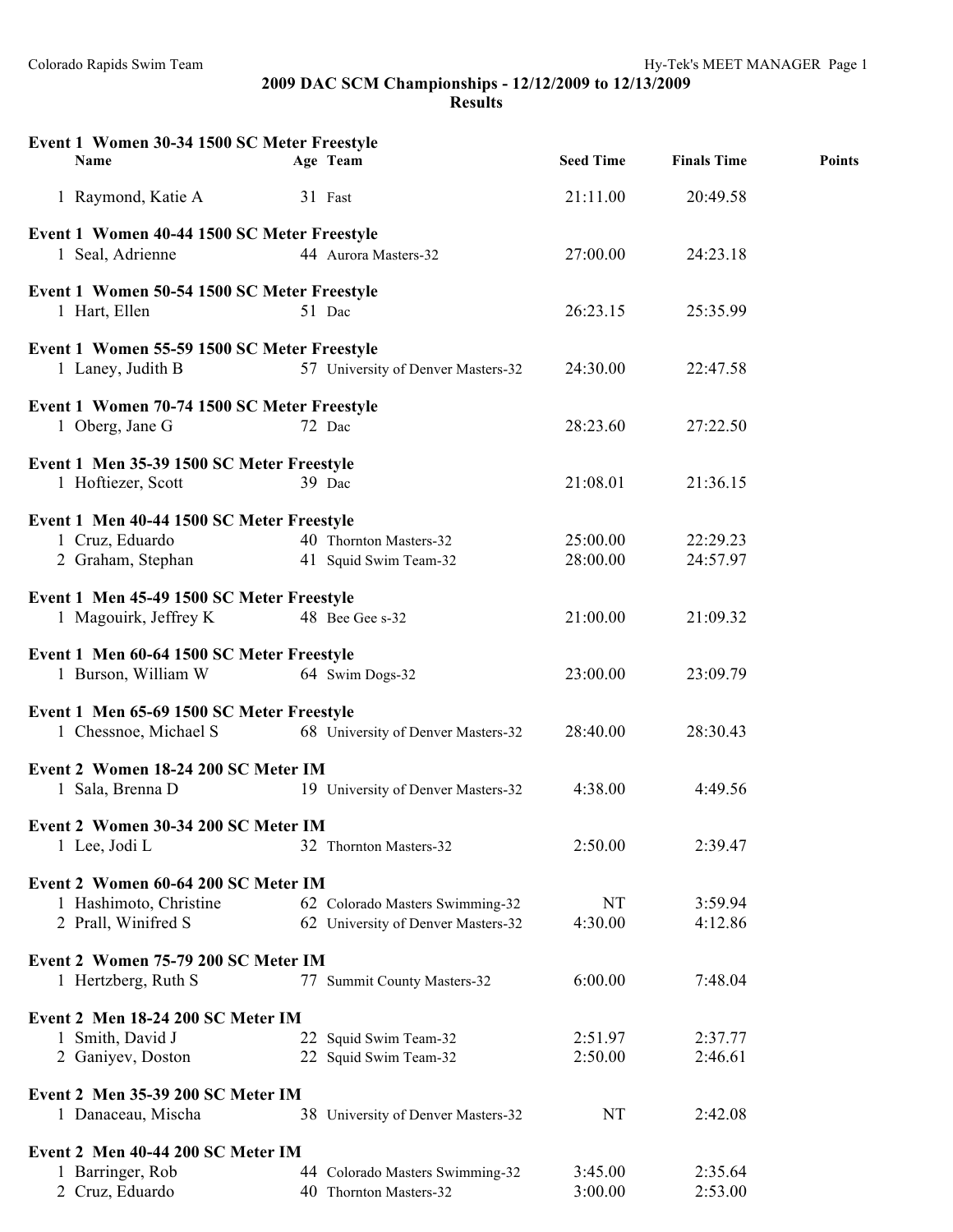Colorado Rapids Swim Team Hy-Tek's MEET MANAGER Page 1

### **2009 DAC SCM Championships - 12/12/2009 to 12/13/2009 Results**

| Event 2 Men 45-49 200 SC Meter IM<br>1 Petersen, Craig R          | 49 University of Denver Masters-32 | 2:30.00 | 2:36.03   |
|-------------------------------------------------------------------|------------------------------------|---------|-----------|
| Event 2 Men 50-54 200 SC Meter IM<br>1 Fuller, Ed                 | 50 University of Denver Masters-32 | 2:37.50 | 2:30.05   |
| Event 2 Men 55-59 200 SC Meter IM                                 |                                    |         |           |
| 1 Holum, Chuck                                                    | 57 Dac                             | 2:51.00 | 2:51.72   |
| Event 3 Women 25-29 100 SC Meter Backstroke<br>1 Abreo, Marisa D  | 26 Thornton Masters-32             | 1:40.00 | 1:26.20   |
| Event 3 Women 30-34 100 SC Meter Backstroke                       |                                    |         |           |
| 1 Lee, Jodi L                                                     | 32 Thornton Masters-32             | 1:15.00 | 1:27.53   |
| Event 3 Women 35-39 100 SC Meter Backstroke<br>1 Luellen, Katie J | 36 Unattached                      | 1:11.00 | 1:15.44   |
| Event 3 Women 40-44 100 SC Meter Backstroke                       |                                    |         |           |
| 1 Hagadorn, Heather                                               | 44 University of Denver Masters-32 | 1:20.81 | 1:20.38   |
| Event 3 Men 30-34 100 SC Meter Backstroke                         |                                    |         |           |
| --- Clark, Jeremiah                                               | 33 Squid Swim Team-32              | 1:45.00 | <b>DQ</b> |
| Event 3 Men 35-39 100 SC Meter Backstroke                         |                                    |         |           |
| 1 Danaceau, Mischa                                                | 38 University of Denver Masters-32 | 1:20.00 | 1:15.30   |
| Event 3 Men 40-44 100 SC Meter Backstroke                         |                                    |         |           |
| 1 Barringer, Rob                                                  | 44 Colorado Masters Swimming-32    | 1:15.00 | 1:16.94   |
| 2 Cruz, Eduardo                                                   | 40 Thornton Masters-32             | 2:00.00 | 1:35.56   |
| Event 3 Men 45-49 100 SC Meter Backstroke                         |                                    |         |           |
| 1 Fuller, David S                                                 | 45 University of Denver Masters-32 | 1:20.00 | 1:17.12   |
| Event 3 Men 55-59 100 SC Meter Backstroke                         |                                    |         |           |
| 1 Mainard, Tom S                                                  | 57 Green Mountain Masters-32       | 1:23.00 | 1:27.43   |
| Event 4 Men 18-24 200 SC Meter Breaststroke                       |                                    |         |           |
| 1 Smith, David J                                                  | 22 Squid Swim Team-32              | 3:20.00 | 3:07.58   |
| --- Ganiyev, Doston                                               | 22 Squid Swim Team-32              | 2:57.50 | DQ        |
| Event 4 Men 25-29 200 SC Meter Breaststroke                       |                                    |         |           |
| 1 Lang, Elliot E                                                  | 26 University of Denver Masters-32 | 2:25.95 | 2:26.13   |
| Event 4 Men 40-44 200 SC Meter Breaststroke                       |                                    |         |           |
| 1 Cruz, Eduardo                                                   | 40 Thornton Masters-32             | 3:30.00 | 3:26.19   |
| Event 4 Men 60-64 200 SC Meter Breaststroke                       |                                    |         |           |
| 1 Carney, Kent                                                    | 62 Colorado Masters Swimming-32    | 3:20.00 | 3:09.23   |
| Event 4 Men 75-79 200 SC Meter Breaststroke                       |                                    |         |           |
| 1 Patten, bob                                                     | 75 Dac                             | 3:45.00 | 3:46.90   |
| Event 5 Women 25-29 50 SC Meter Butterfly                         |                                    |         |           |
| 1 Abreo, Marisa D                                                 | 26 Thornton Masters-32             | 38.00   | 40.16     |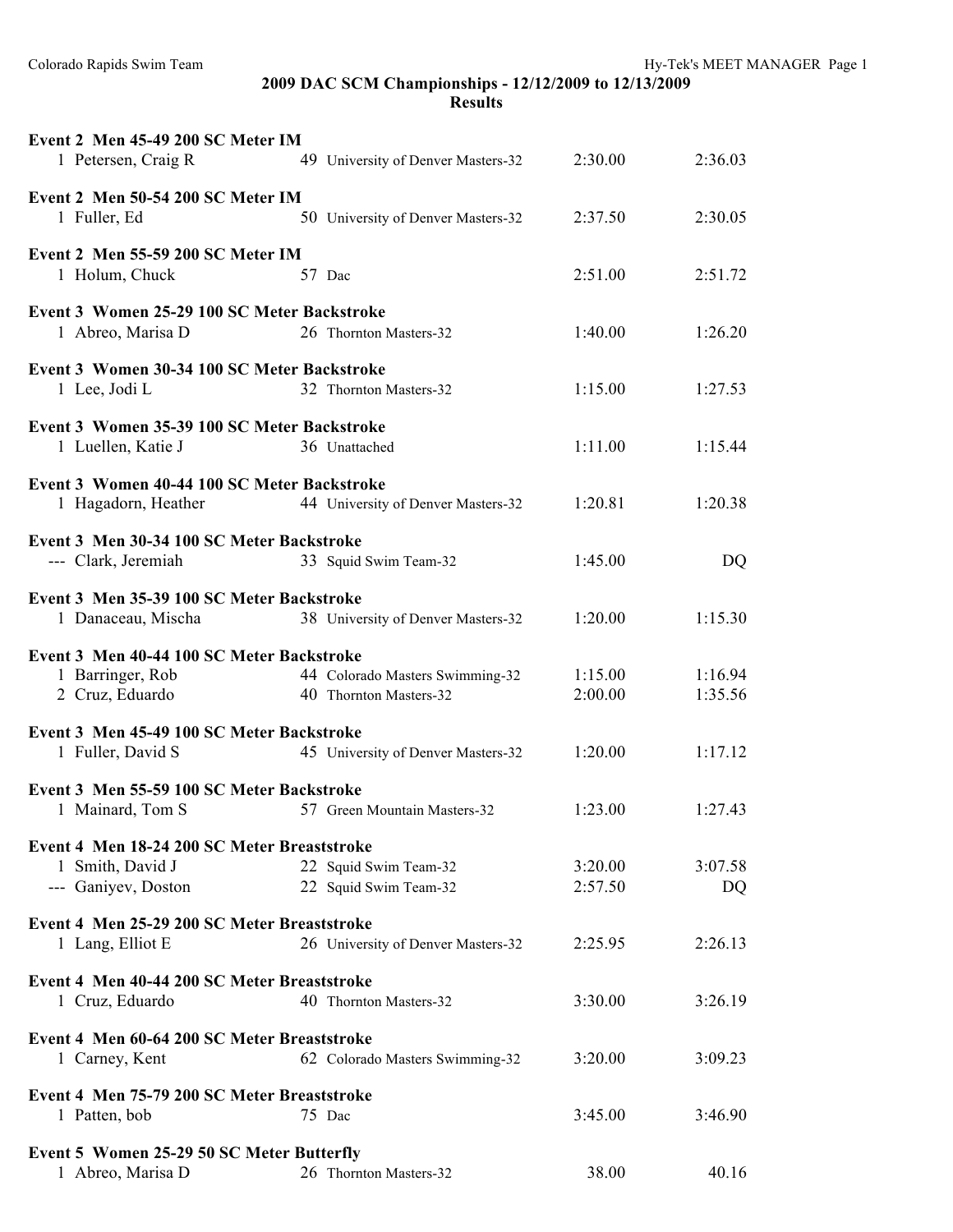## **2009 DAC SCM Championships - 12/12/2009 to 12/13/2009 Results Event 5 Women 30-34 50 SC Meter Butterfly** 1 Lee, Jodi L 32 Thornton Masters-32 32.00 33.30 2 Raymond, Katie A 31 Fast 34.00 34.48 3 Despain, Christina F 32 Aurora Masters-32 33.00 36.56 **Event 5 Women 35-39 50 SC Meter Butterfly** 1 Luellen, Katie J 36 Unattached 30.80 33.51 2 Speckman, Channa L 35 Inverness Masters-32 32.54 34.40 **Event 5 Women 40-44 50 SC Meter Butterfly** 1 Hagadorn, Heather 44 University of Denver Masters-32 24.81 36.71 **Event 5 Women 75-79 50 SC Meter Butterfly** 1 Hertzberg, Ruth S 77 Summit County Masters-32 2:00.00 1:58.13 **Event 5 Men 25-29 50 SC Meter Butterfly** 1 Lang, Elliot E 26 University of Denver Masters-32 NT 29.27 **Event 5 Men 35-39 50 SC Meter Butterfly** 1 Danaceau, Mischa 38 University of Denver Masters-32 NT 34.33 **Event 5 Men 40-44 50 SC Meter Butterfly** 1 Grotke, Greg 41 Dac 32.00 30.01 2 Smith, Jesse K 40 Colorado Masters Swimming-32 NT 34.30 **Event 5 Men 45-49 50 SC Meter Butterfly** 1 Fuller, David S 45 University of Denver Masters-32 32.00 32.09 2 Leo, Mark 49 Unattached 35.00 35.65 **Event 5 Men 50-54 50 SC Meter Butterfly** 1 Fuller, Ed 50 University of Denver Masters-32 28.50 28.79 **Event 5 Men 55-59 50 SC Meter Butterfly** 1 Mainard, Tom S 57 Green Mountain Masters-32 41.00 42.04 **Event 6 Women 30-34 400 SC Meter Freestyle** 1 Raymond, Katie A 31 Fast 4:58.00 5:17.34 2 Lee, Jodi L 32 Thornton Masters-32 6:00.00 5:31.74 **Event 6 Women 35-39 400 SC Meter Freestyle** 1 Luellen, Katie J 36 Unattached 4:55.00 5:16.45 **Event 6 Women 40-44 400 SC Meter Freestyle** 1 Hagadorn, Heather 44 University of Denver Masters-32 5:12.13 5:17.78 **Event 6 Women 60-64 400 SC Meter Freestyle** 1 Prall, Winifred S 62 University of Denver Masters-32 7:40.00 7:08.61 **Event 6 Women 75-79 400 SC Meter Freestyle** 1 Hertzberg, Ruth S 77 Summit County Masters-32 6:00.00 11:12.97 **Event 6 Men 35-39 400 SC Meter Freestyle** 1 Hoftiezer, Scott 39 Dac 5:19.27 5:24.85 **Event 6 Men 40-44 400 SC Meter Freestyle**

1 Cruz, Eduardo 40 Thornton Masters-32 6:00.00 5:35.90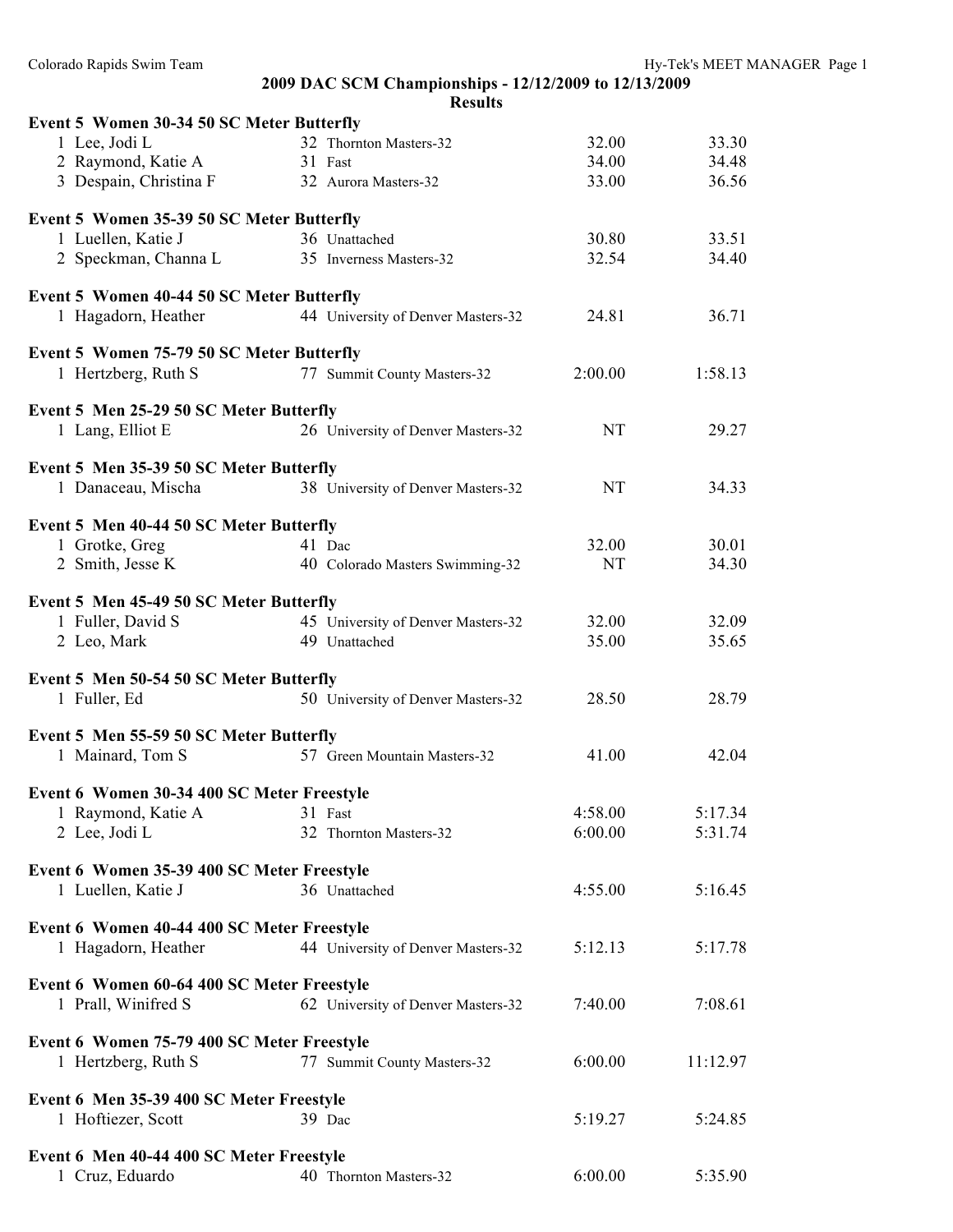| 2009 DAC SCM Championships - 12/12/2009 to 12/13/2009 |  |  |
|-------------------------------------------------------|--|--|
| <b>Results</b>                                        |  |  |

| Event 6 Men 45-49 400 SC Meter Freestyle   |                                      |                    |                    |
|--------------------------------------------|--------------------------------------|--------------------|--------------------|
| 1 Petersen, Craig R                        | 49 University of Denver Masters-32   | 4:44.00            | 4:49.16            |
| 2 Magouirk, Jeffrey K                      | 48 Bee Gee s-32                      | 5:20.00            | 5:17.94            |
|                                            |                                      |                    |                    |
| Event 6 Men 50-54 400 SC Meter Freestyle   |                                      |                    |                    |
| 1 Wright, Tom                              | 52 Dac                               | 6:03.86            | 5:56.83            |
| 2 Jenkins, Bill                            | 52 Dac                               | 6:00.00            | 5:58.95            |
| Event 6 Men 60-64 400 SC Meter Freestyle   |                                      |                    |                    |
| 1 McCormick, Paul                          | 62 Boulder Aquatic Masters-32        | 5:40.00            | 5:12.65            |
| 2 Burson, William W                        | 64 Swim Dogs-32                      | 5:50.00            | 5:52.13            |
|                                            |                                      |                    |                    |
| Event 7 Women 25-29 200 SC Meter Freestyle |                                      |                    |                    |
| 1 Schirmuhly, Kristin M                    | 26 Rocky Mountain Thunder Masters-32 | 2:22.80            | 2:30.96            |
| Event 7 Women 35-39 200 SC Meter Freestyle |                                      |                    |                    |
| 1 Morgan, Jael                             | 35 Windsor (W3c) Masters Swim-32     | NT                 | 2:56.40            |
|                                            |                                      |                    |                    |
| Event 7 Women 45-49 200 SC Meter Freestyle |                                      |                    |                    |
| 1 Garnier, Kathy L                         | 49 Inverness Masters-32              | 2:29.00            | 2:24.81            |
| Event 7 Women 50-54 200 SC Meter Freestyle |                                      |                    |                    |
| 1 Pyle, Rebecca M                          | 53 South Suburban Finaddicts-32      | 2:50.00            | 2:51.03            |
|                                            |                                      |                    |                    |
| Event 7 Women 55-59 200 SC Meter Freestyle |                                      |                    |                    |
| 1 Laney, Judith B                          | 57 University of Denver Masters-32   | 3:10.00            | 3:05.11            |
| Event 7 Women 60-64 200 SC Meter Freestyle |                                      |                    |                    |
| 1 Young, Lydia L                           | 61 Summit County Masters-32          | 3:15.31            | 3:18.33            |
| 2 Prall, Winifred S                        | 62 University of Denver Masters-32   | 3:50.00            | 3:24.77            |
| 3 Anziano, Marcia                          | 64 Inverness Masters-32              | 3:19.20            | 3:30.87            |
|                                            |                                      |                    |                    |
| Event 7 Women 70-74 200 SC Meter Freestyle |                                      |                    |                    |
| 1 Oberg, Jane G                            | 72 Dac                               | 3:28.50            | 3:25.81            |
|                                            |                                      |                    |                    |
| Event 7 Men 18-24 200 SC Meter Freestyle   |                                      | 2:35.00            | 2:23.17            |
| 1 Smith, David J                           | 22 Squid Swim Team-32                |                    |                    |
| Event 7 Men 35-39 200 SC Meter Freestyle   |                                      |                    |                    |
| 1 Rosinski, Thomas J                       | 39 University of Denver Masters-32   | 2:20.00            | 2:12.96            |
| 2 Edwards, Dan                             | 36 Colorado Masters Swimming-32      | 2:13.00            | 2:16.84            |
|                                            |                                      |                    |                    |
| Event 7 Men 40-44 200 SC Meter Freestyle   | 40 Aurora Masters-32                 | 2:25.12            | 2:17.93            |
| 1 Pazmino, Jorge E                         | 40 Thornton Masters-32               | 3:20.00            | 2:39.63            |
| 2 Cruz, Eduardo                            |                                      |                    |                    |
| Event 7 Men 45-49 200 SC Meter Freestyle   |                                      |                    |                    |
| 1 Petersen, Craig R                        | 49 University of Denver Masters-32   | 2:09.00            | 2:13.60            |
| 2 Roush, Steve P                           | 47 Windsor (W3c) Masters Swim-32     | 2:27.12            | 2:25.63            |
| 3 Magouirk, Jeffrey K                      | 48 Bee Gee s-32                      | 2:25.00            | 2:28.20            |
|                                            |                                      |                    |                    |
| Event 7 Men 50-54 200 SC Meter Freestyle   |                                      |                    |                    |
| 1 Jenkins, Bill                            | 52 Dac                               | 2:23.50<br>2:45.00 | 2:36.45<br>2:45.72 |
| 2 McHugh, Jerry<br>3 Andersen, Kurt C      | 52 Dac                               |                    | 3:36.18            |
|                                            | 52 Thornton Masters-32               | 3:10.00            |                    |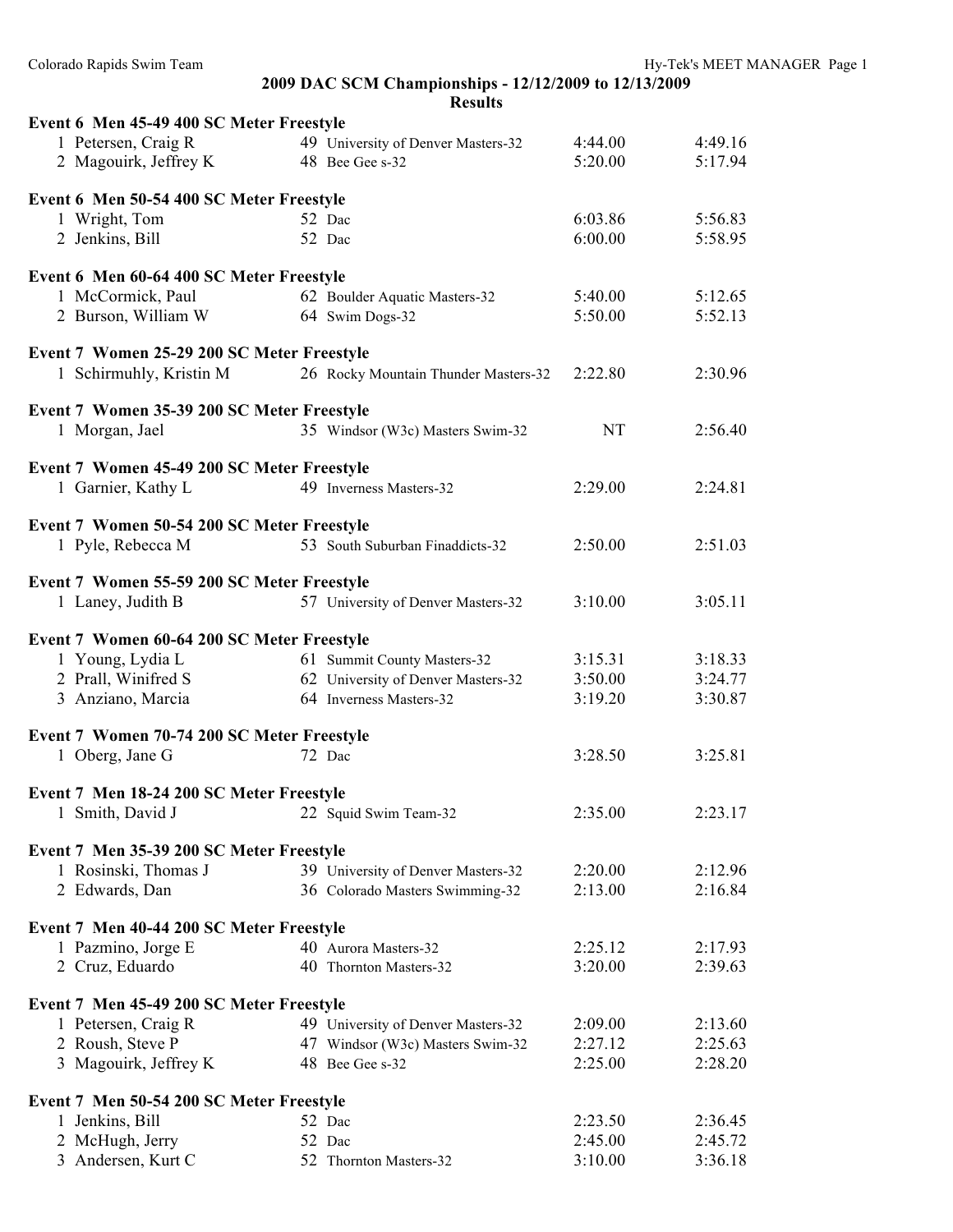#### **2009 DAC SCM Championships - 12/12/2009 to 12/13/2009 Results**

| Event 7 Men 55-59 200 SC Meter Freestyle |                                      |           |         |
|------------------------------------------|--------------------------------------|-----------|---------|
| 1 Mainard, Tom S                         | 57 Green Mountain Masters-32         | 2:50.00   | 2:51.28 |
| Event 7 Men 60-64 200 SC Meter Freestyle |                                      |           |         |
| 1 McCormick, Paul                        | 62 Boulder Aquatic Masters-32        | 2:28.00   | 2:27.44 |
| 2 Carney, Kent                           | 62 Colorado Masters Swimming-32      | 2:45.00   | 2:39.99 |
|                                          |                                      |           |         |
| Event 7 Men 70-74 200 SC Meter Freestyle |                                      |           |         |
| 1 Plummer, Mark A                        | 73 Inverness Masters-32              | 3:35.62   | 3:24.12 |
| Event 8 Women 25-29 100 SC Meter IM      |                                      |           |         |
| 1 Schirmuhly, Kristin M                  | 26 Rocky Mountain Thunder Masters-32 | 1:20.00   | 1:17.98 |
| 2 Abreo, Marisa D                        | 26 Thornton Masters-32               | 1:30.00   | 1:25.32 |
| Event 8 Women 30-34 100 SC Meter IM      |                                      |           |         |
| 1 Raymond, Katie A                       | 31 Fast                              | 1:17.00   | 1:19.02 |
| 2 Clark, Denise M                        | 30 Thornton Masters-32               | 1:27.00   | 1:24.04 |
|                                          |                                      |           |         |
| Event 8 Women 35-39 100 SC Meter IM      |                                      |           |         |
| 1 Speckman, Channa L                     | 35 Inverness Masters-32              | 1:17.51   | 1:19.67 |
| 2 Good, Tricia J                         | 38 University of Denver Masters-32   | 1:27.00   | 1:23.74 |
| --- Morgan, Jael                         | 35 Windsor (W3c) Masters Swim-32     | <b>NT</b> | DQ      |
| Event 8 Women 40-44 100 SC Meter IM      |                                      |           |         |
| 1 Hagadorn, Heather                      | 44 University of Denver Masters-32   | 1:18.30   | 1:22.71 |
| 2 Crino, Heide P                         | 43 Inverness Masters-32              | 1:28.00   | 1:24.64 |
| 3 White, LeighAnn                        | 40 Thornton Masters-32               | 1:31.00   | 1:31.37 |
| 4 Broncucia, Stacy L                     | 41 Thornton Masters-32               | 1:41.00   | 1:47.67 |
| Event 8 Women 50-54 100 SC Meter IM      |                                      |           |         |
| 1 Clark, Peggy M                         | 53 Unattached                        | <b>NT</b> | 1:37.23 |
| Event 8 Women 60-64 100 SC Meter IM      |                                      |           |         |
| 1 Hashimoto, Christine                   | 62 Colorado Masters Swimming-32      | <b>NT</b> | 1:49.59 |
|                                          |                                      |           |         |
| Event 8 Men 18-24 100 SC Meter IM        |                                      |           |         |
| 1 Beck, Brian M                          | 22 Unattached                        | 1:04.73   | 1:07.70 |
| Event 8 Men 25-29 100 SC Meter IM        |                                      |           |         |
| 1 Tuohy, Brian P                         | 27 Fast                              | NT        | 1:19.63 |
|                                          |                                      |           |         |
| Event 8 Men 30-34 100 SC Meter IM        |                                      |           |         |
| 1 Foster, Jared                          | 33 Thornton Masters-32               | 1:20.00   | 1:18.01 |
| 2 Krell, David                           | 31 Rocky Mountain Thunder Masters-32 | 1:20.00   | 1:19.67 |
| 3 Smith, Reu                             | 31 Fast                              | 1:23.52   | 1:25.44 |
| Event 8 Men 35-39 100 SC Meter IM        |                                      |           |         |
| 1 Danaceau, Mischa                       | 38 University of Denver Masters-32   | 1:20.00   | 1:13.78 |
| Event 8 Men 40-44 100 SC Meter IM        |                                      |           |         |
| 1 Grotke, Greg                           | 41 Dac                               | 1:20.00   | 1:10.89 |
| 2 Hoyt, Brian K                          | 43 Thornton Masters-32               | 1:20.00   | 1:18.82 |
| 3 Smith, Jesse K                         | 40 Colorado Masters Swimming-32      | NT        | 1:25.88 |
|                                          |                                      |           |         |
| Event 8 Men 45-49 100 SC Meter IM        |                                      |           |         |
| 1 LeVassuer, Andrew                      | 46 Squid Swim Team-32                | 1:12.99   | 1:13.01 |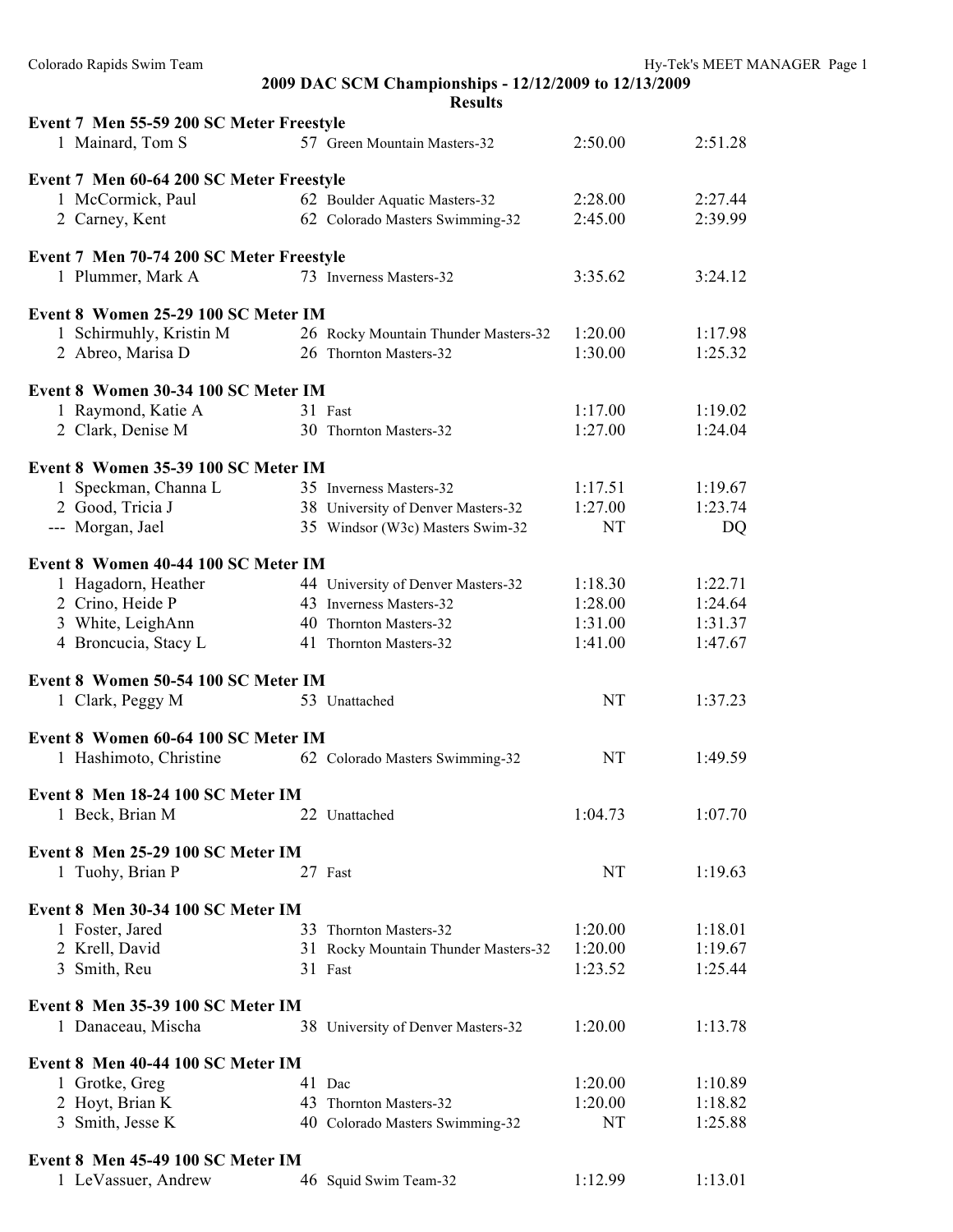| $\angle$ Tulitel, David S                  | 45 University of Denver Masters-32   | 1.13.00   | 1.14.07 |
|--------------------------------------------|--------------------------------------|-----------|---------|
| 3 Leo, Mark                                | 49 Unattached                        | 1:17.00   | 1:21.96 |
| 4 Reetz, Eric                              | 49 Bee Gee s-32                      | NT        | 1:43.82 |
| Event 8 Men 50-54 100 SC Meter IM          |                                      |           |         |
| 1 Fuller, Ed                               | 50 University of Denver Masters-32   | 1:08.00   | 1:07.09 |
| 2 Andersen, Kurt C                         | 52 Thornton Masters-32               | 1:54.00   | 2:01.06 |
| --- Cattles, Steven                        | 50 Bee Gee s-32                      | 2:20.00   | DQ      |
| Event 8 Men 55-59 100 SC Meter IM          |                                      |           |         |
| 1 Hess, Richard                            | 55 Bee Gee s-32                      | 1:11.00   | 1:09.95 |
| 2 MacDonald, Lee H                         | 57 Team Vortex-32                    | 1:13.00   | 1:13.55 |
| 3 Holum, Chuck                             | 57 Dac                               | 1:17.00   | 1:14.92 |
| 4 McElhinney, Tom B                        | 56 Greeley Guppies-32                | 1:20.00   | 1:33.01 |
| Event 8 Men 60-64 100 SC Meter IM          |                                      |           |         |
| 1 Burson, William W                        | 64 Swim Dogs-32                      | 1:25.00   | 1:28.79 |
| Event 9 Women 25-29 50 SC Meter Backstroke |                                      |           |         |
| 1 Schirmuhly, Kristin M                    | 26 Rocky Mountain Thunder Masters-32 | 36.00     | 36.51   |
| 2 Abreo, Marisa D                          | 26 Thornton Masters-32               | 45.00     | 41.05   |
| Event 9 Women 30-34 50 SC Meter Backstroke |                                      |           |         |
| 1 Clark, Denise M                          | 30 Thornton Masters-32               | 37.00     | 39.25   |
|                                            |                                      |           |         |
| Event 9 Women 35-39 50 SC Meter Backstroke |                                      |           |         |
| --- Speckman, Channa L                     | 35 Inverness Masters-32              | NT        | DQ      |
| Event 9 Women 40-44 50 SC Meter Backstroke |                                      |           |         |
| 1 Hagadorn, Heather                        | 44 University of Denver Masters-32   | 39.32     | 38.25   |
| 2 Crino, Heide P                           | 43 Inverness Masters-32              | 39.48     | 39.57   |
| 3 Broncucia, Stacy L                       | 41 Thornton Masters-32               | 48.50     | 46.76   |
| Event 9 Women 50-54 50 SC Meter Backstroke |                                      |           |         |
| 1 Clark, Peggy M                           | 53 Unattached                        | <b>NT</b> | 46.62   |
| Event 9 Women 60-64 50 SC Meter Backstroke |                                      |           |         |
| 1 Young, Lydia L                           | 61 Summit County Masters-32          | 48.00     | 46.98   |
| 2 Anziano, Marcia                          | 64 Inverness Masters-32              | 58.00     | 53.81   |
| Event 9 Men 18-24 50 SC Meter Backstroke   |                                      |           |         |
| 1 Beck, Brian M                            | 22 Unattached                        | 30.13     | 34.13   |
| Event 9 Men 25-29 50 SC Meter Backstroke   |                                      |           |         |
| 1 Ko, Scott Y                              | 26 Bee Gee s-32                      | 30.19     | 30.42   |
| Event 9 Men 30-34 50 SC Meter Backstroke   |                                      |           |         |
| 1 Clark, Jeremiah                          | 33 Squid Swim Team-32                | 45.00     | 32.75   |
| Event 9 Men 35-39 50 SC Meter Backstroke   |                                      |           |         |
| 1 Sheldon, Paul                            | 39 Unattached                        | 35.56     | 34.08   |
| Event 9 Men 40-44 50 SC Meter Backstroke   |                                      |           |         |
| 1 Pazmino, Jorge E                         | 40 Aurora Masters-32                 | 39.46     | 35.01   |
| 2 Grotke, Greg                             | 41 Dac                               | 35.00     | 37.10   |
| 3 Hoyt, Brian K                            | 43 Thornton Masters-32               | 36.00     | 37.15   |
|                                            |                                      |           |         |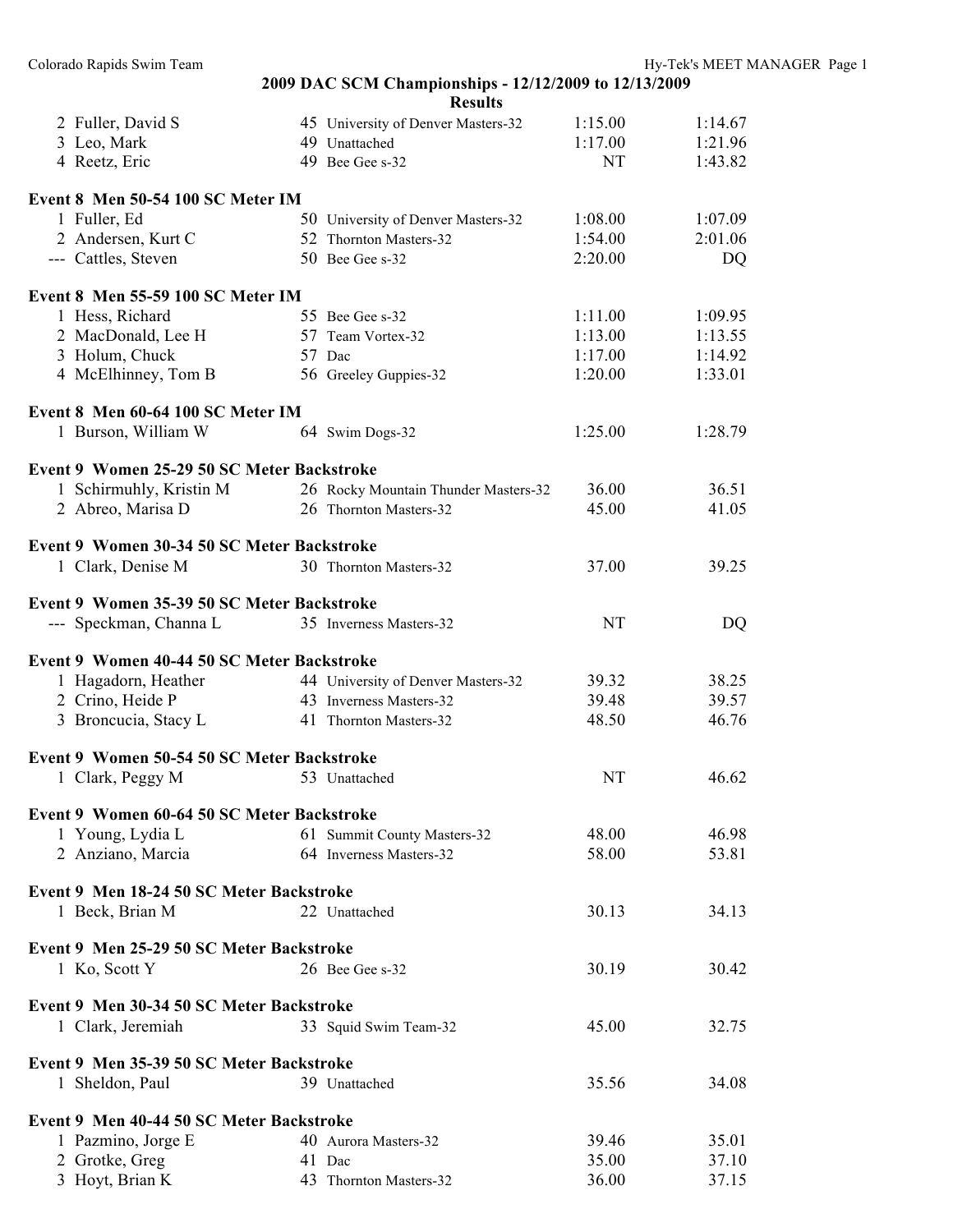Colorado Rapids Swim Team de Article of the Hy-Tek's MEET MANAGER Page 1

# **2009 DAC SCM Championships - 12/12/2009 to 12/13/2009**

| esults |
|--------|
|--------|

| Event 9 Men 45-49 50 SC Meter Backstroke       |                                      |           |         |
|------------------------------------------------|--------------------------------------|-----------|---------|
| 1 LeVassuer, Andrew                            | 46 Squid Swim Team-32                | 35.52     | 37.92   |
| Event 9 Men 50-54 50 SC Meter Backstroke       |                                      |           |         |
| 1 Cattles, Steven                              | 50 Bee Gee s-32                      | 1:10.00   | 1:35.06 |
| Event 9 Men 55-59 50 SC Meter Backstroke       |                                      |           |         |
| 1 Lee, Wayne A                                 | 55 Squid Swim Team-32                | 42.00     | 45.43   |
| Event 9 Men 70-74 50 SC Meter Backstroke       |                                      |           |         |
| 1 Plummer, Mark A                              | 73 Inverness Masters-32              | 58.03     | 54.37   |
| Event 10 Women 18-24 100 SC Meter Breaststroke |                                      |           |         |
| 1 Sala, Brenna D                               | 19 University of Denver Masters-32   | 2:12.72   | 2:16.99 |
| Event 10 Women 25-29 100 SC Meter Breaststroke |                                      |           |         |
| 1 Gibbons, Chelsea M                           | 26 Bee Gee s-32                      | 1:28.00   | 1:25.52 |
| Event 10 Women 35-39 100 SC Meter Breaststroke |                                      |           |         |
| 1 Good, Tricia J                               | 38 University of Denver Masters-32   | 1:29.00   | 1:28.55 |
| Event 10 Women 60-64 100 SC Meter Breaststroke |                                      |           |         |
| 1 Prall, Winifred S                            | 62 University of Denver Masters-32   | 4:45.00   | 2:11.65 |
| Event 10 Men 18-24 100 SC Meter Breaststroke   |                                      |           |         |
| 1 Ganiyev, Doston                              | 22 Squid Swim Team-32                | 1:21.50   | 1:24.19 |
| Event 10 Men 25-29 100 SC Meter Breaststroke   |                                      |           |         |
| 1 Tuohy, Brian P                               | 27 Fast                              | 1:27.03   | 1:24.51 |
| Event 10 Men 30-34 100 SC Meter Breaststroke   |                                      |           |         |
| 1 Krell, David                                 | 31 Rocky Mountain Thunder Masters-32 | 1:26.00   | 1:32.53 |
| Event 10 Men 35-39 100 SC Meter Breaststroke   |                                      |           |         |
| 1 Hayden, John W                               | 37 Squid Swim Team-32                | <b>NT</b> | 1:40.35 |
| Event 10 Men 40-44 100 SC Meter Breaststroke   |                                      |           |         |
| 1 Cruz, Eduardo                                | 40 Thornton Masters-32               | 2:10.00   | 1:29.56 |
| Event 10 Men 45-49 100 SC Meter Breaststroke   |                                      |           |         |
| 1 Roush, Steve P                               | 47 Windsor (W3c) Masters Swim-32     | 1:27.13   | 1:28.09 |
| --- Petersen, Craig R                          | 49 University of Denver Masters-32   | 1:29.00   | DQ      |
| Event 10 Men 50-54 100 SC Meter Breaststroke   |                                      |           |         |
| 1 Fuller, Ed                                   | 50 University of Denver Masters-32   | 1:16.00   | 1:16.57 |
| Event 10 Men 55-59 100 SC Meter Breaststroke   |                                      |           |         |
| 1 MacDonald, Lee H                             | 57 Team Vortex-32                    | 1:18.00   | 1:21.66 |
| Event 10 Men 60-64 100 SC Meter Breaststroke   |                                      |           |         |
| 1 Carney, Kent                                 | 62 Colorado Masters Swimming-32      | 1:35.00   | 1:29.70 |
| Event 11 Women 25-29 200 SC Meter Butterfly    |                                      |           |         |
| 1 Schirmuhly, Kristin M                        | 26 Rocky Mountain Thunder Masters-32 | 2:52.81   | 3:02.72 |

## **Event 11 Women 50-54 200 SC Meter Butterfly**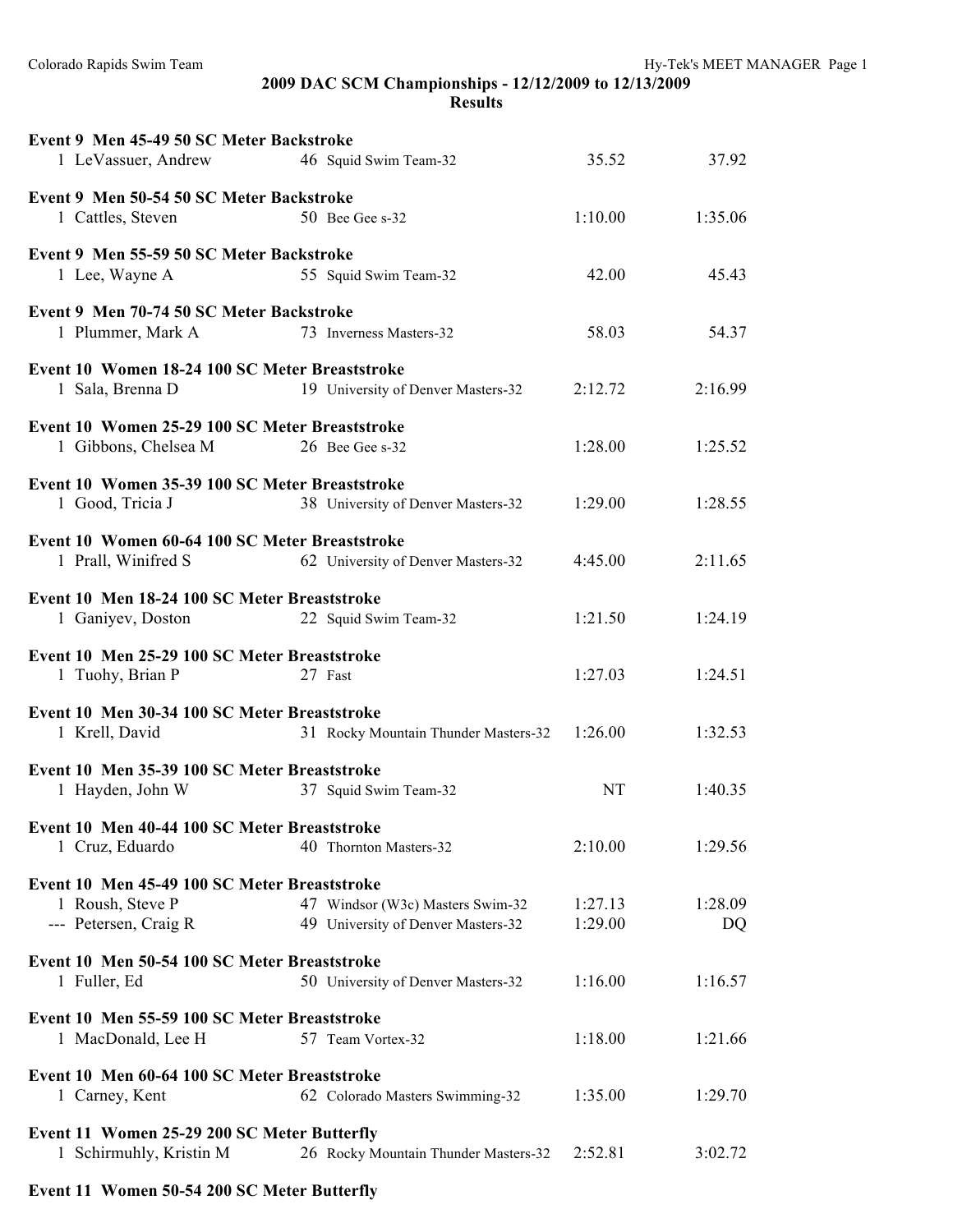| Colorado Rapids Swim Team                                             | 2009 DAC SCM Championships - 12/12/2009 to 12/13/2009<br><b>Results</b> |           | Hy-Tek's MEET MANAGER Page 1 |  |
|-----------------------------------------------------------------------|-------------------------------------------------------------------------|-----------|------------------------------|--|
| 1 Pyle, Rebecca M                                                     | 53 South Suburban Finaddicts-32                                         | 3:30.00   | 3:24.84                      |  |
| Event 11 Women 70-74 200 SC Meter Butterfly<br>1 Oberg, Jane G        | 72 Dac                                                                  | 4:30.20   | 4:50.27                      |  |
| Event 11 Men 18-24 200 SC Meter Butterfly<br>1 Smith, David J         | 22 Squid Swim Team-32                                                   | 2:46.39   | 2:33.28                      |  |
| Event 12 Women 35-39 400 SC Meter IM<br>--- Morgan, Jael              | 35 Windsor (W3c) Masters Swim-32                                        | NT        | DQ                           |  |
| Event 12 Women 60-64 400 SC Meter IM<br>1 Young, Lydia L              | 61 Summit County Masters-32                                             | 8:02.43   | 8:05.76                      |  |
| Event 12 Women 70-74 400 SC Meter IM<br>1 Oberg, Jane G               | 72 Dac                                                                  | 8:30.30   | 8:39.80                      |  |
| Event 12 Men 18-24 400 SC Meter IM<br>1 Smith, David J                | 22 Squid Swim Team-32                                                   | 5:49.90   | 5:40.22                      |  |
| Event 12 Men 35-39 400 SC Meter IM<br>1 Hayden, John W                | 37 Squid Swim Team-32                                                   | NT        | 7:01.18                      |  |
| Event 12 Men 40-44 400 SC Meter IM<br>1 Cruz, Eduardo                 | 40 Thornton Masters-32                                                  | 7:00.00   | 6:35.15                      |  |
| Event 13 Women 25-29 50 SC Meter Freestyle<br>1 Schirmuhly, Kristin M | 26 Rocky Mountain Thunder Masters-32                                    | 30.26     | 31.27                        |  |
| 2 Abreo, Marisa D                                                     | 26 Thornton Masters-32                                                  | 35.00     | 34.78                        |  |
| Event 13 Women 30-34 50 SC Meter Freestyle                            |                                                                         |           |                              |  |
| 1 Raymond, Katie A                                                    | 31 Fast                                                                 | 29.50     | 30.22                        |  |
| 2 Clark, Denise M                                                     | 30 Thornton Masters-32                                                  | 36.00     | 33.88                        |  |
| 3 Wilson, Amanda                                                      | 30 Rocky Mountain Thunder Masters-32                                    | <b>NT</b> | 1:02.71                      |  |
| Event 13 Women 35-39 50 SC Meter Freestyle                            |                                                                         |           |                              |  |
| 1 Speckman, Channa L                                                  | 35 Inverness Masters-32                                                 | 29.17     | 30.67                        |  |
| Event 13 Women 40-44 50 SC Meter Freestyle                            |                                                                         |           |                              |  |
| 1 Crino, Heide P                                                      | 43 Inverness Masters-32                                                 | 33.00     | 31.85                        |  |
| 2 Hagadorn, Heather                                                   | 44 University of Denver Masters-32                                      | 31.50     | 31.93                        |  |
| 3 White, LeighAnn                                                     | 40 Thornton Masters-32                                                  | 37.00     | 35.78                        |  |
| 4 Broncucia, Stacy L                                                  | 41 Thornton Masters-32                                                  | 36.00     | 36.59                        |  |
| Event 13 Women 45-49 50 SC Meter Freestyle                            |                                                                         |           |                              |  |
| 1 Garnier, Kathy L                                                    | 49 Inverness Masters-32                                                 | 29.99     | 29.80                        |  |
| Event 13 Women 50-54 50 SC Meter Freestyle                            |                                                                         |           |                              |  |
| 1 Clark, Peggy M                                                      | 53 Unattached                                                           | NT        | 36.95                        |  |
| Event 13 Women 60-64 50 SC Meter Freestyle<br>1 Prall, Winifred S     | 62 University of Denver Masters-32                                      | 50.00     | 42.09                        |  |
| Event 13 Men 18-24 50 SC Meter Freestyle                              |                                                                         |           |                              |  |
| 1 Beck, Brian M                                                       | 22 Unattached                                                           | 26.23     | 26.07                        |  |
| 2 Ganiyev, Doston                                                     | 22 Squid Swim Team-32                                                   | 30.00     | 36.59                        |  |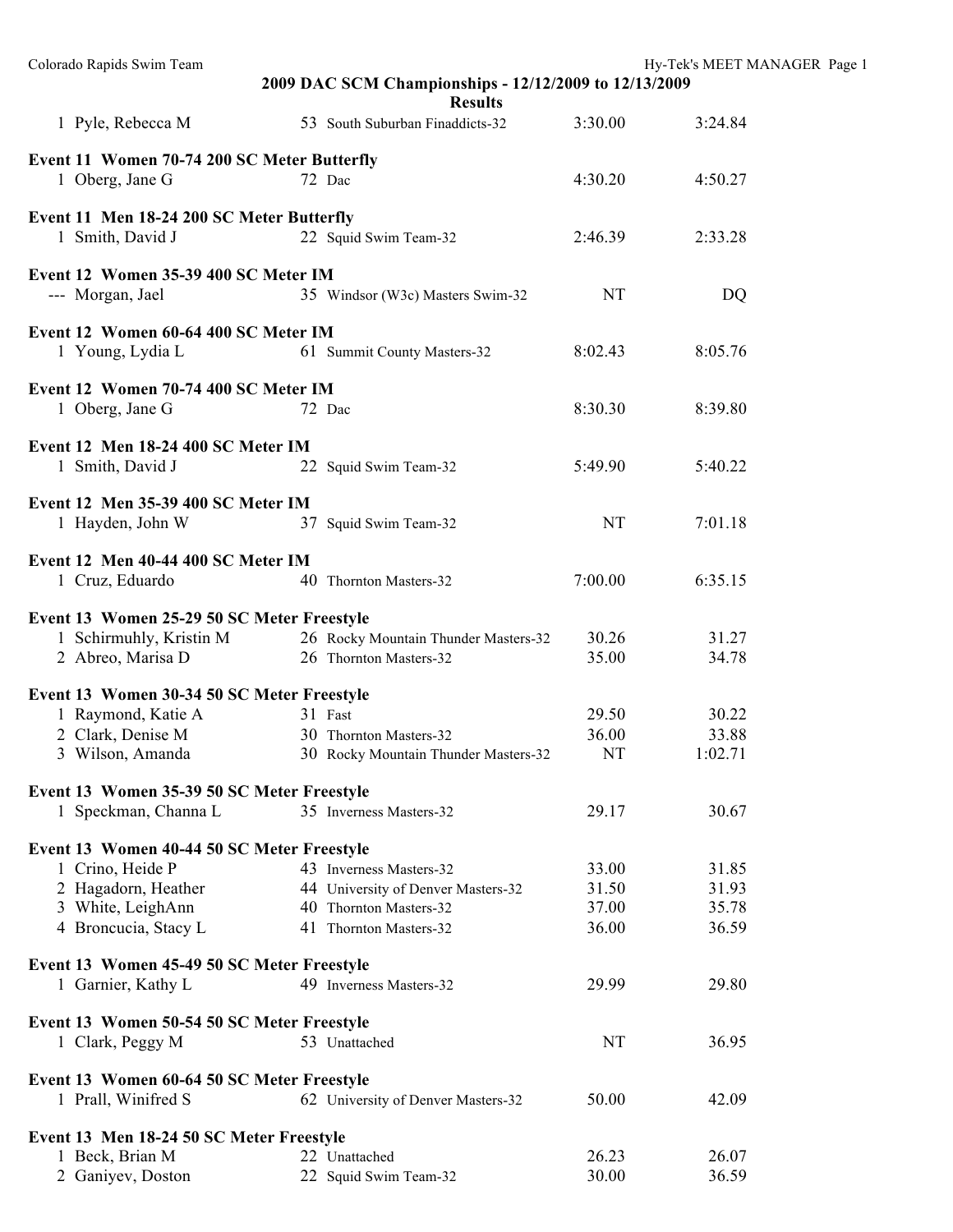### **2009 DAC SCM Championships - 12/12/2009 to 12/13/2009 Results**

| Event 13 Men 25-29 50 SC Meter Freestyle                      |                                      |           |                |
|---------------------------------------------------------------|--------------------------------------|-----------|----------------|
| 1 Ko, Scott Y                                                 | 26 Bee Gee s-32                      | 26.05     | 26.55          |
| 2 Tuohy, Brian P                                              | 27 Fast                              | 32.19     | 30.17          |
|                                                               |                                      |           |                |
| Event 13 Men 30-34 50 SC Meter Freestyle                      |                                      |           |                |
| 1 Foster, Jared                                               | 33 Thornton Masters-32               | 27.00     | 27.56          |
| 2 Clark, Jeremiah                                             | 33 Squid Swim Team-32                | 40.00     | 28.52          |
| 3 Krell, David                                                | 31 Rocky Mountain Thunder Masters-32 | 30.00     | 30.46          |
| Event 13 Men 35-39 50 SC Meter Freestyle                      |                                      |           |                |
| 1 Sheldon, Paul                                               | 39 Unattached                        | 26.60     | 25.80          |
| 2 Rosinski, Thomas J                                          | 39 University of Denver Masters-32   | 27.50     | 26.45          |
| 3 Edwards, Dan                                                | 36 Colorado Masters Swimming-32      | 26.50     | 27.01          |
| 4 Danaceau, Mischa                                            | 38 University of Denver Masters-32   | NT        | 28.64          |
| Event 13 Men 40-44 50 SC Meter Freestyle                      |                                      |           |                |
|                                                               | 41 Dac                               | 30.00     | 28.13          |
| 1 Grotke, Greg                                                | 40 Aurora Masters-32                 | 29.19     | 28.85          |
| 2 Pazmino, Jorge E                                            |                                      |           |                |
| 3 Hoyt, Brian K                                               | 43 Thornton Masters-32               | 30.00     | 30.66          |
| 4 Smith, Jesse K                                              | 40 Colorado Masters Swimming-32      | NT        | 32.76          |
| Event 13 Men 45-49 50 SC Meter Freestyle                      |                                      |           |                |
| 1 LeVassuer, Andrew                                           | 46 Squid Swim Team-32                | 29.21     | 27.72          |
| 2 Leo, Mark                                                   | 49 Unattached                        | 33.00     | 30.50          |
| (Event 13 Men 45-49 50 SC Meter Freestyle)                    |                                      |           |                |
| 3 Hanson, Jim S                                               | 47 Csst Masters-32                   | 33.59     | 30.86          |
| 4 Magouirk, Jeffrey K                                         | 48 Bee Gee s-32                      | 30.00     | 31.81          |
| 5 Reetz, Eric                                                 | 49 Bee Gee s-32                      | <b>NT</b> | 37.00          |
| Event 13 Men 50-54 50 SC Meter Freestyle                      |                                      |           |                |
| 1 Wright, Tom                                                 | 52 Dac                               | 30.94     | 31.58          |
|                                                               |                                      | 31.00     |                |
| 2 McHugh, Jerry                                               | 52 Dac                               |           | 31.84<br>45.54 |
| 3 Andersen, Kurt C                                            | 52 Thornton Masters-32               | 40.00     |                |
| 4 Cattles, Steven                                             | 50 Bee Gee s-32                      | 46.00     | 46.67          |
| Event 13 Men 55-59 50 SC Meter Freestyle                      |                                      |           |                |
| 1 Hess, Richard                                               | 55 Bee Gee s-32                      | 27.50     | 26.65          |
| 2 McElhinney, Tom B                                           | 56 Greeley Guppies-32                | 31.00     | 33.86          |
| 3 Lee, Wayne A                                                | 55 Squid Swim Team-32                | 35.00     | 35.97          |
|                                                               |                                      |           |                |
| Event 13 Men 70-74 50 SC Meter Freestyle<br>1 Plummer, Mark A | 73 Inverness Masters-32              | 40.94     | 39.71          |
|                                                               |                                      |           |                |
| Event 14 Women 60-64 200 SC Meter Backstroke                  |                                      |           |                |
| 1 Young, Lydia L                                              | 61 Summit County Masters-32          | 3:48.79   | 3:39.50        |
| 2 Anziano, Marcia                                             | 64 Inverness Masters-32              | 4:05.67   | 4:23.64        |
| Event 14 Men 40-44 200 SC Meter Backstroke                    |                                      |           |                |
| 1 Cruz, Eduardo                                               | 40 Thornton Masters-32               | 4:00.00   | 3:27.25        |
|                                                               |                                      |           |                |
| Event 14 Men 45-49 200 SC Meter Backstroke                    |                                      |           |                |
| 1 Petersen, Craig R                                           | 49 University of Denver Masters-32   | 2:30.00   | 2:31.30        |
| Event 14 Men 55-59 200 SC Meter Backstroke                    |                                      |           |                |
| 1 Holum, Chuck                                                | 57 Dac                               | 3:00.00   | 2:47.30        |
|                                                               |                                      |           |                |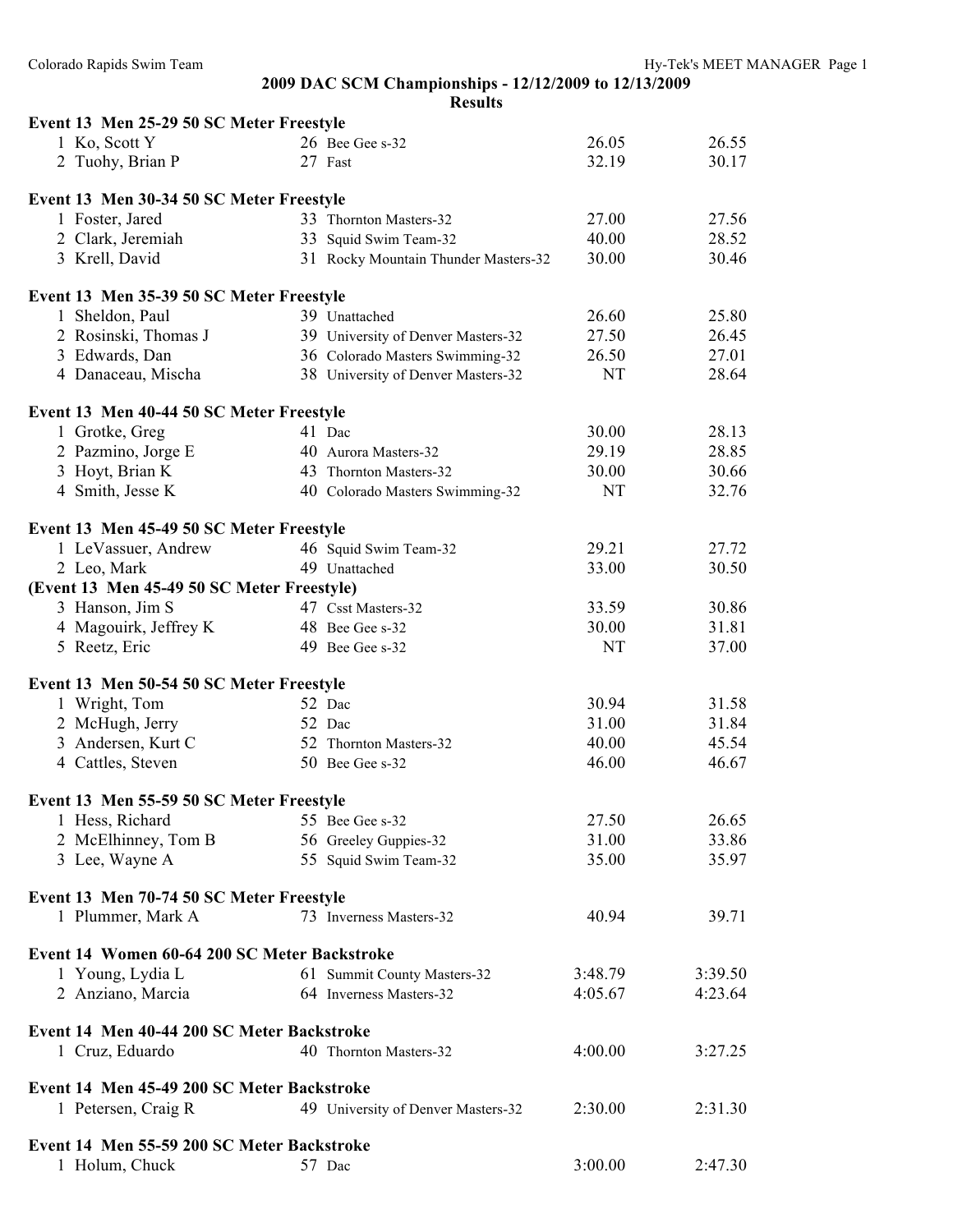| Colorado Rapids Swim Team                                        |                                                       |           | Hy-Tek's MEET MANAGER Page 1 |
|------------------------------------------------------------------|-------------------------------------------------------|-----------|------------------------------|
|                                                                  | 2009 DAC SCM Championships - 12/12/2009 to 12/13/2009 |           |                              |
|                                                                  | <b>Results</b>                                        |           |                              |
| Event 15 Women 25-29 50 SC Meter Breaststroke                    |                                                       |           |                              |
| 1 Gibbons, Chelsea M                                             | 26 Bee Gee s-32                                       | 40.00     | 40.25                        |
| Event 15 Women 30-34 50 SC Meter Breaststroke                    |                                                       |           |                              |
| 1 Clark, Denise M                                                | 30 Thornton Masters-32                                | 48.00     | 44.65                        |
|                                                                  |                                                       |           |                              |
| Event 15 Women 35-39 50 SC Meter Breaststroke                    |                                                       |           |                              |
| 1 Good, Tricia J                                                 | 38 University of Denver Masters-32                    | 43.00     | 41.01                        |
|                                                                  |                                                       |           |                              |
| Event 15 Women 40-44 50 SC Meter Breaststroke                    |                                                       | 47.00     |                              |
| 1 Crino, Heide P                                                 | 43 Inverness Masters-32                               |           | 43.33                        |
| Event 15 Women 60-64 50 SC Meter Breaststroke                    |                                                       |           |                              |
| 1 Hashimoto, Christine                                           | 62 Colorado Masters Swimming-32                       | NT        | 56.49                        |
|                                                                  |                                                       |           |                              |
| Event 15 Men 25-29 50 SC Meter Breaststroke                      |                                                       |           |                              |
| 1 Tuohy, Brian P                                                 | 27 Fast                                               | 37.19     | 38.64                        |
|                                                                  |                                                       |           |                              |
| Event 15 Men 30-34 50 SC Meter Breaststroke                      |                                                       | 38.00     | 40.05                        |
| 1 Krell, David                                                   | 31 Rocky Mountain Thunder Masters-32                  |           |                              |
| Event 15 Men 45-49 50 SC Meter Breaststroke                      |                                                       |           |                              |
| 1 LeVassuer, Andrew                                              | 46 Squid Swim Team-32                                 | 37.93     | 40.00                        |
| 2 Leo, Mark                                                      | 49 Unattached                                         | 45.00     | 42.63                        |
| 3 Reetz, Eric                                                    | 49 Bee Gee s-32                                       | <b>NT</b> | 49.86                        |
|                                                                  |                                                       |           |                              |
| Event 15 Men 50-54 50 SC Meter Breaststroke                      |                                                       |           |                              |
| 1 Andersen, Kurt C                                               | 52 Thornton Masters-32                                | 1:00.00   | 56.63                        |
| Event 15 Men 55-59 50 SC Meter Breaststroke                      |                                                       |           |                              |
| 1 Hess, Richard                                                  | 55 Bee Gee s-32                                       | 35.00     | 35.91                        |
| 2 McElhinney, Tom B                                              | 56 Greeley Guppies-32                                 | 38.00     | 43.26                        |
| 3 Lee, Wayne A                                                   | 55 Squid Swim Team-32                                 | 45.00     | 48.08                        |
|                                                                  |                                                       |           |                              |
| Event 15 Men 60-64 50 SC Meter Breaststroke                      |                                                       |           |                              |
| 1 Carney, Kent                                                   | 62 Colorado Masters Swimming-32                       | 43.00     | 42.07                        |
|                                                                  |                                                       |           |                              |
| Event 16 Women 40-44 100 SC Meter Butterfly<br>1 White, LeighAnn | 40 Thornton Masters-32                                | <b>NT</b> | 1:24.95                      |
|                                                                  |                                                       |           |                              |
| Event 16 Women 50-54 100 SC Meter Butterfly                      |                                                       |           |                              |
| 1 Pyle, Rebecca M                                                | 53 South Suburban Finaddicts-32                       | 1:30.00   | 1:31.25                      |
| 2 Clark, Peggy M                                                 | 53 Unattached                                         | <b>NT</b> | 1:39.27                      |
|                                                                  |                                                       |           |                              |
| Event 16 Women 60-64 100 SC Meter Butterfly                      |                                                       |           |                              |
| 1 Young, Lydia L                                                 | 61 Summit County Masters-32                           | 1:47.14   | 2:03.18                      |
| Event 16 Men 18-24 100 SC Meter Butterfly                        |                                                       |           |                              |
| 1 Smith, David J                                                 | 22 Squid Swim Team-32                                 | 1:12.76   | 1:11.21                      |
| 2 Ganiyev, Doston                                                | 22 Squid Swim Team-32                                 | 1:10.00   | 1:12.79                      |
|                                                                  |                                                       |           |                              |
| Event 16 Men 30-34 100 SC Meter Butterfly                        |                                                       |           |                              |
| 1 Foster, Jared                                                  | 33 Thornton Masters-32                                | 1:30.00   | 1:25.00                      |
|                                                                  |                                                       |           |                              |
| Event 16 Men 35-39 100 SC Meter Butterfly                        |                                                       |           |                              |
| 1 Edwards, Dan                                                   | 36 Colorado Masters Swimming-32                       | 1:03.00   | 1:03.57                      |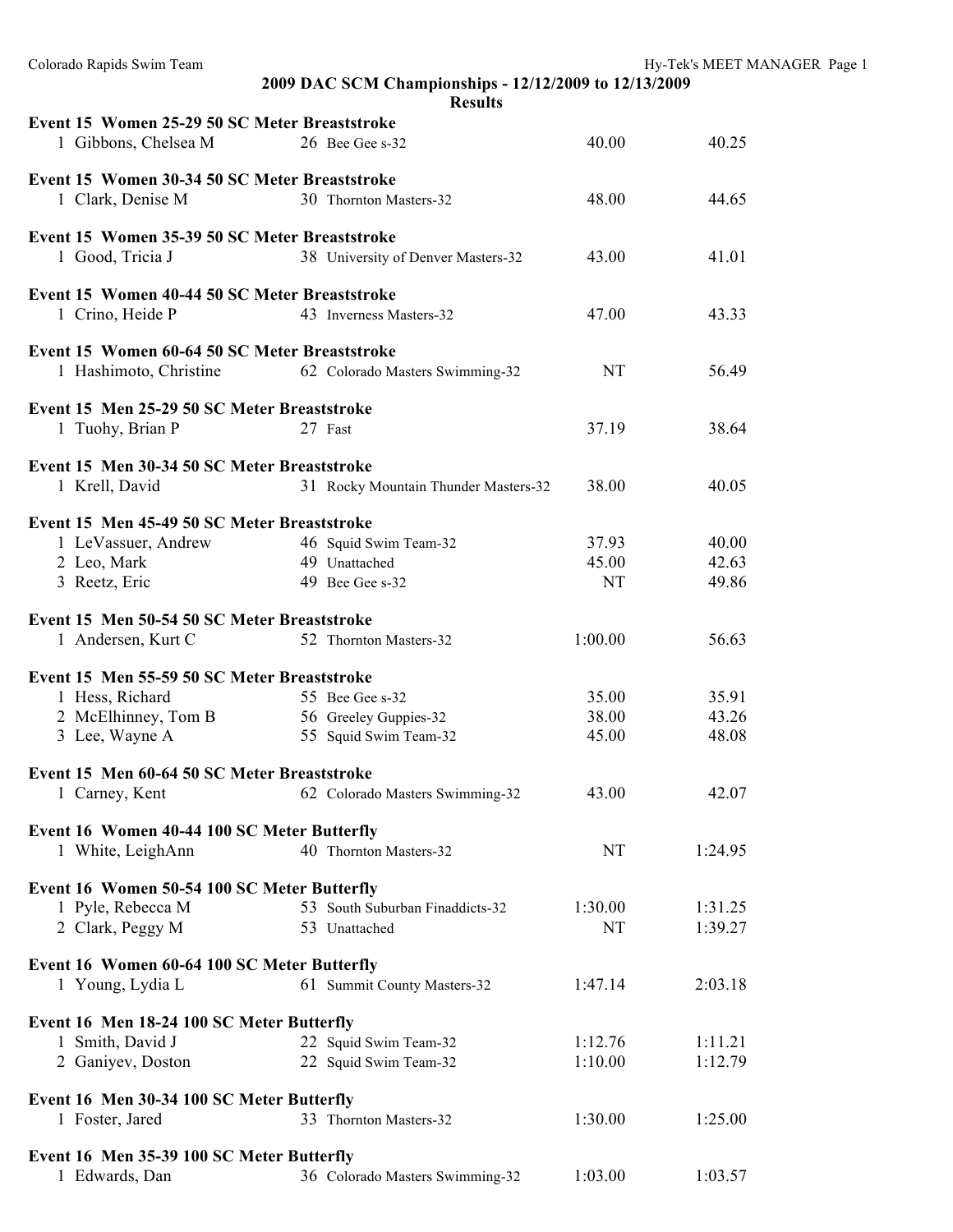| Colorado Rapids Swim Team                   |                                                                         |           | Hy-Tek's MEET MANAGER Page 1 |  |
|---------------------------------------------|-------------------------------------------------------------------------|-----------|------------------------------|--|
|                                             | 2009 DAC SCM Championships - 12/12/2009 to 12/13/2009<br><b>Results</b> |           |                              |  |
| Event 16 Men 45-49 100 SC Meter Butterfly   |                                                                         |           |                              |  |
| 1 Roush, Steve P                            | 47 Windsor (W3c) Masters Swim-32                                        | 1:17.48   | 1:21.18                      |  |
| Event 16 Men 50-54 100 SC Meter Butterfly   |                                                                         |           |                              |  |
| 1 Fuller, Ed                                | 50 University of Denver Masters-32                                      | 1:05.00   | 1:04.08                      |  |
| Event 16 Men 60-64 100 SC Meter Butterfly   |                                                                         |           |                              |  |
| 1 Burson, William W                         | 64 Swim Dogs-32                                                         | 1:30.00   | 1:45.66                      |  |
| Event 17 Women 25-29 100 SC Meter Freestyle |                                                                         |           |                              |  |
| 1 Gibbons, Chelsea M                        | 26 Bee Gee s-32                                                         | 1:12.00   | 1:11.63                      |  |
| 2 Abreo, Marisa D                           | 26 Thornton Masters-32                                                  | 1:07.00   | 1:17.85                      |  |
| Event 17 Women 30-34 100 SC Meter Freestyle |                                                                         |           |                              |  |
| 1 Raymond, Katie A                          | 31 Fast                                                                 | 1:05.50   | 1:06.11                      |  |
| 2 Clark, Denise M                           | 30 Thornton Masters-32                                                  | 1:17.00   | 1:16.73                      |  |
| --- Wilson, Amanda                          |                                                                         | NT        | DQ                           |  |
|                                             | 30 Rocky Mountain Thunder Masters-32                                    |           |                              |  |
| Event 17 Women 35-39 100 SC Meter Freestyle |                                                                         |           |                              |  |
| 1 Speckman, Channa L                        | 35 Inverness Masters-32                                                 | 1:05.04   | 1:07.93                      |  |
| Event 17 Women 40-44 100 SC Meter Freestyle |                                                                         |           |                              |  |
| 1 Hagadorn, Heather                         | 44 University of Denver Masters-32                                      | 1:07.00   | 1:08.04                      |  |
| 2 White, LeighAnn                           | 40 Thornton Masters-32                                                  | 1:30.00   | 1:18.73                      |  |
| 3 Broncucia, Stacy L                        | 41 Thornton Masters-32                                                  | 1:27.00   | 1:24.45                      |  |
| Event 17 Women 45-49 100 SC Meter Freestyle |                                                                         |           |                              |  |
| 1 Garnier, Kathy L                          | 49 Inverness Masters-32                                                 | 1:06.00   | 1:05.76                      |  |
| Event 17 Women 50-54 100 SC Meter Freestyle |                                                                         |           |                              |  |
| 1 Pyle, Rebecca M                           | 53 South Suburban Finaddicts-32                                         | 1:25.00   | 1:23.17                      |  |
|                                             |                                                                         |           |                              |  |
| 2 Clark, Peggy M                            | 53 Unattached                                                           | NT        | 1:35.20                      |  |
| Event 17 Women 60-64 100 SC Meter Freestyle |                                                                         |           |                              |  |
| 1 Hashimoto, Christine                      | 62 Colorado Masters Swimming-32                                         | NT        | 1:35.16                      |  |
| Event 17 Men 18-24 100 SC Meter Freestyle   |                                                                         |           |                              |  |
| 1 Beck, Brian M                             | 22 Unattached                                                           | 55.80     | 58.48                        |  |
| 2 Smith, David J                            | 22 Squid Swim Team-32                                                   | 1:05.00   | 1:04.71                      |  |
| Event 17 Men 25-29 100 SC Meter Freestyle   |                                                                         |           |                              |  |
| 1 Ko, Scott Y                               | 26 Bee Gee s-32                                                         | 58.78     | 58.45                        |  |
| 2 Tuohy, Brian P                            | 27 Fast                                                                 | <b>NT</b> | 1:10.93                      |  |
| Event 17 Men 30-34 100 SC Meter Freestyle   |                                                                         |           |                              |  |
| 1 Clark, Jeremiah                           | 33 Squid Swim Team-32                                                   | 1:15.00   | 1:04.55                      |  |
| 2 Smith, Reu                                | 31 Fast                                                                 | 1:11.92   | 1:15.93                      |  |
|                                             |                                                                         |           |                              |  |
| 3 Krell, David                              | 31 Rocky Mountain Thunder Masters-32                                    | 1:09.00   | 1:16.07                      |  |
| Event 17 Men 35-39 100 SC Meter Freestyle   |                                                                         |           |                              |  |
| 1 Sheldon, Paul                             | 39 Unattached                                                           | 58.14     | 56.48                        |  |
| 2 Rosinski, Thomas J                        | 39 University of Denver Masters-32                                      | 1:00.00   | 58.04                        |  |
| 3 Danaceau, Mischa                          | 38 University of Denver Masters-32                                      | 1:15.00   | 1:03.01                      |  |
| Event 17 Men 40-44 100 SC Meter Freestyle   |                                                                         |           |                              |  |
| 1 Pazmino, Jorge E                          | 40 Aurora Masters-32                                                    | 1:04.05   | 1:02.55                      |  |